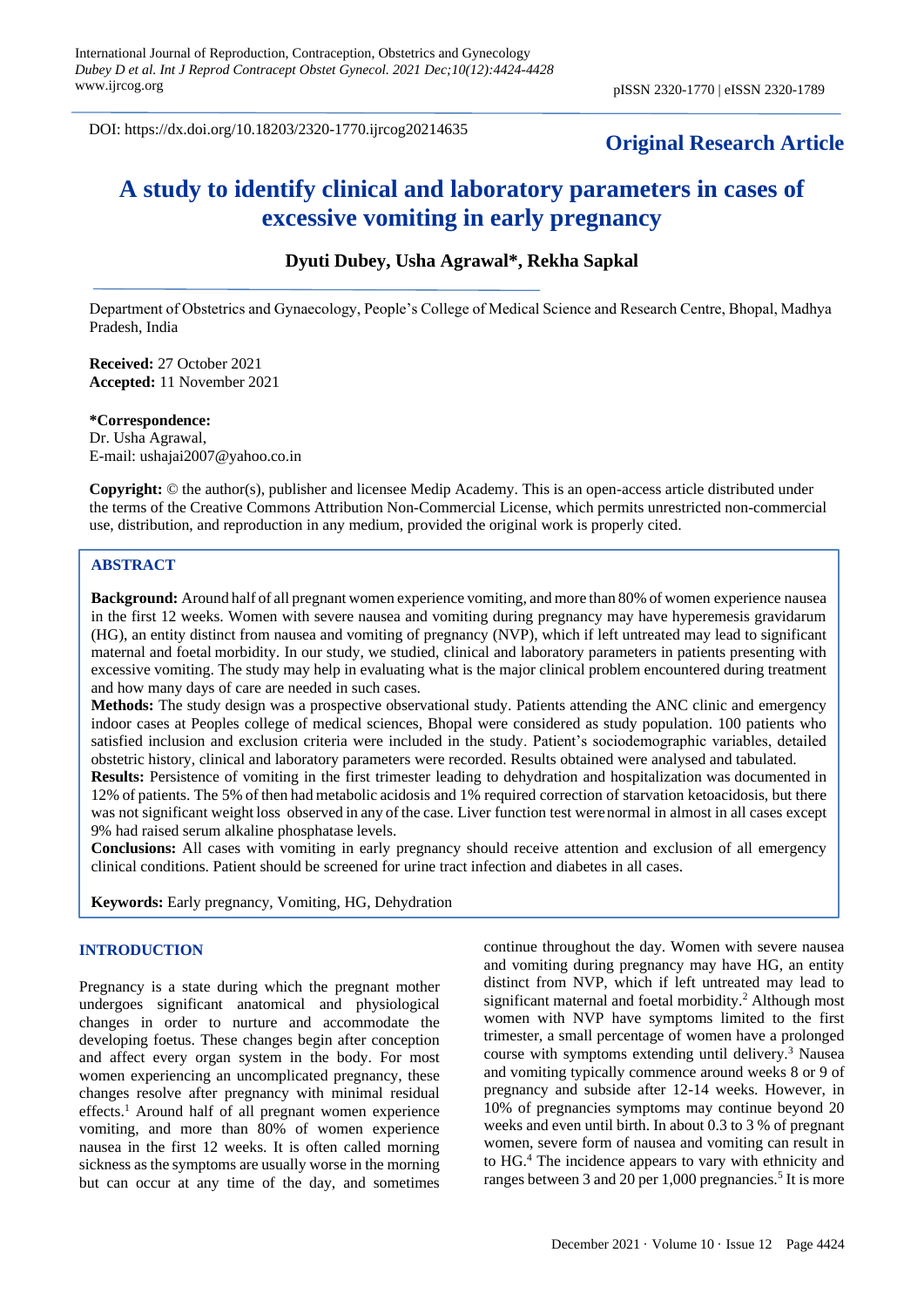commonly diagnosed in women in India, Pakistan, Asian, New Zealanders compared to European, American Indian, and Eskimo populations.<sup>6</sup> It can lead to dehydration, weight loss and electrolyte imbalance and often requires hospitalization. HG is associated with a higher incidence of low birth babies (LBW), small-for gestational age (SGA) and premature babies.7,8 Munch et al in year 2011 documented that only 56% of women with vomiting seek medical advice. Rest 34% if vomiting persists may land up into vitamin deficiency and hypoproteinaemia in early trimester itself.<sup>9</sup> Health awareness, lifestyle changes and dietary modifications, if these things are added in the antenatal care services, then definitely, they will enjoy their pregnancy status with fruitful outcome. Detail history is important where minor ailments like faulty dietary habits, starvation for religious reason will exacerbate the vomiting in early pregnancy.<sup>10</sup> It is very important to identify the duration of vomiting and impairment of maternal health as early as possible in early pregnancy. Thus, correction of megaloblastic anaemia, control of urinary tract infection done as routine for better pregnancy outcome. Clinically there is need to identify group of women with impairment of metabolic and electrolyte function along with nutritional deficiency. High risk patients for weight loss should be picked up as early as possible.<sup>11</sup> With this aim the present study was conducted on 100 cases of women in tertiary care centre. With this background prospective observational study 100 cases were conducted at tertiary health care centre. PCMS, RC with aim to identify clinical and laboratory parameters in cases of excessive vomiting. Study may help in evaluating what is major clinical problem encountered during treatment and how many days of care is needed in such cases.

# **METHODS**

This was a hospital based prospective observational study conducted from 1st November 2019 to 30th April 2021 at department of obstetrics and gynecology, People's college of medical sciences and research centre Bhopal. Patients attending the ANC clinic and emergency indoor cases were considered as study population. 100 patients who satisfied inclusion and exclusion criteria were included in the study. Sampling technique used was convenience sampling, a type of non-probability sampling. After obtaining ethical clearance from institute's ethical committee, all the females fulfilling inclusion criteria and giving consent for the study were enrolled.

## *Inclusion criteria*

Patients with early pregnancy with excessive vomiting up to 13 weeks were included in the study.

#### *Exclusion criteria*

Patients with vomiting after 13 weeks and patients not willing to participate in study. were excluded from the study.

Written consent was obtained from all the study participants after explaining them nature and purpose of study. They were ensured that confidentiality will be maintained and option to withdraw from the study was always kept open. Data regarding sociodemographic variables was obtained from all the study participants and entered in questionnaire. All the females were enquired about obstetric variables in detail. Their exact period of Gestation on day of reporting was calculated. And full history regarding parity, abortions, singleton or multifetal pregnancy was obtained from all the female. History regarding presenting complaints such as nausea, vomiting etc. with their duration and characteristics was obtained. Detail examination of vitals, such as pulse, blood pressure, signs and symptoms of dehydration such as dryness of tongue, sunken eyes, skin turgosity, urine output etc. were assessed. Analysis of all women was scrutinized for other associated conditions like multiple pregnancy, hepatitis, hypertensive disorders and required investigations was performed as per, format and consent. Following treatment protocol was planned to judge their response for the therapy in hospitalized patient:

First drug of choice on day 1 of admission-Injection doxinate 10 mg IM and injection pyridoxine 10 mg IM and diphenyl hydramine.

Second line of drug was-Injection promethazine and prochlorpromazine.

Third line of drug-Injection metaclopromide 10 mg IV QID and injection ondensetron 4 mg IV TDS.<sup>12</sup>

For intractable vomiting-enteral and parenteral nutrition needed. For refractory cases-oral methylprednisolone 20 mg BD was planned.<sup>13,14</sup>

Very rarely last choice of intractable vomiting with serious health impairment is medical termination of pregnancy.<sup>15</sup>

According to the planned protocol 100% cases were responded to doxinate 10 mg and pyridoxine 10 mg, IV ondensetron 4 mg.<sup>16</sup>

Results obtained were tabulated and analysed statistically using SPSS software.

#### **RESULTS**

On statical analysis of 100 cases maximum 48% cases were in the age group 21-25 years. Next 32% belonged to age group of 26-30 years. Eldest age group of 31-35 years constituted 13% of study group. Mean age of women having vomiting in pregnancy was 25.79 year. There was no patient with teenage pregnancy. Out of 100 cases, 51% were multigravida, and 49% were primigravida. Second third and fourth gravida were 30%, 15% and 2% respectively. The 19% had past history of abortions. Out of them 78% had one abortion in past. The 22% had more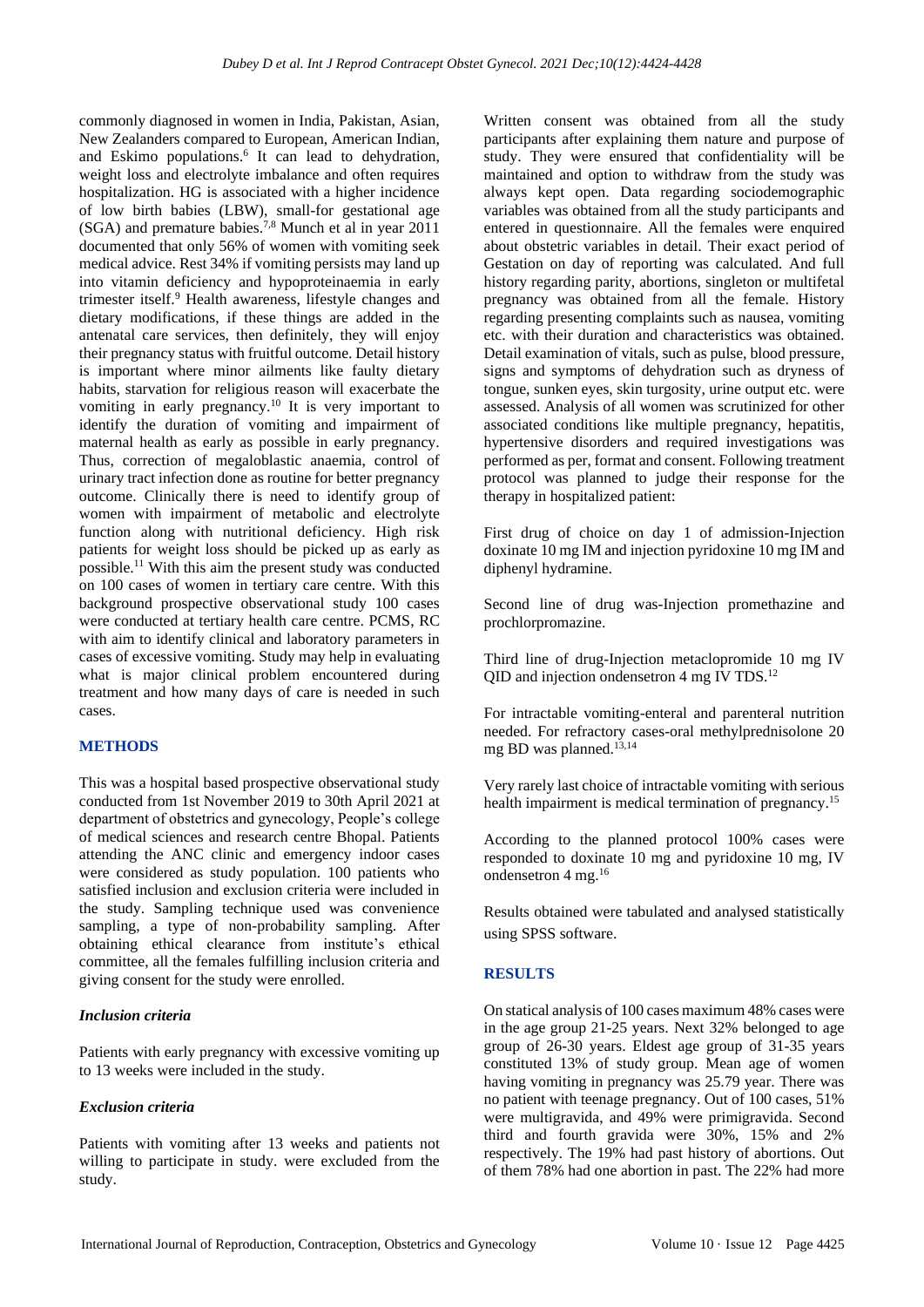than two abortions. As regard to period of gestation, maximum 62% of patients were at 11-13 weeks, 35% were of 7-10 weeks of gestation. In our study 66% (maximum) of cases had >five episodes of vomiting, while 11% had 4 episodes, 3% had 6 episodes, 8% had 7 episodes, 10% had 8 episodes as well as 2% had more than 10 episodes of vomits/ day. When frequency of vomiting was correlated with period of gestation. There was significant correlation between two chi square value=23.149 with p value of 0.046.

Signs of dehydration like dryness of tongue, skin turgor and sunken eyes were observed and recorded. Dryness of tongue was found in 11% cases; skin turgor was poor in 19% cases while sunken eyes were observed in twenty-two percentage of cases. All three parameters showed positive association with severity of vomiting. Skin turgor was prominent feature in patients who had more than five episodes of vomits. Dryness of the eyes found typically in the patients who had more than seven episodes of the vomiting per day.

Laboratory parameters like ketone bodies, sugar, albumin and pus cells in urine and serum alkaline phosphatase levels were studied. It was observed that 24% cases developed ketone bodies. There was strong correlation (chi square value 40.050) between number of episodes of vomiting and presence of ketone bodies. Among 100 cases, urine microscopic examination was conducted. 38% were having pus cell 2-3/ HPF. However only 11% had more than 4-5 pus cells, 8% were with more than 5 pus cells on microscopic examination of urine and rest 43% were having no pus cells in urine sample. On subsequent evaluation, urine culture report was positive only in 2%. There was strong co-relation between number of episodes of vomiting and presence of pus cell in urine having chi square=26.843, p=0.0081. Albuminuria was not observed in any case with vomiting. In our study 11 patients developed glycosuria with significant Chi square=49.472. It was observed that among 100 cases, 91% patients were having normal alkaline phosphatase level (<115) and rest 9% had raise serum alkaline phosphatase levels >115, which is significant p=0.000 Chi square=49.472.

**Table 1: Distribution of participants according to age, parity and period of gestation.**

| <b>Variables</b>             | No. of patients | Percentage $(\% )$ |
|------------------------------|-----------------|--------------------|
| Age (years)                  |                 |                    |
| $\leq$ 20                    | 7               | 7.0                |
| $21-25$                      | 48              | 48.0               |
| 26-30                        | 32              | 32.0               |
| $>30$                        | 13              | 13.0               |
| <b>Parity</b>                |                 |                    |
| Multi                        | 51              | 51.0               |
| Primi                        | 49              | 49.0               |
| <b>Gestation age (weeks)</b> |                 |                    |
| $\leq 6$                     | 3               | 3.0                |
| $7 - 10$                     | 35              | 35.0               |
| $11 - 13$                    | 62              | 62.0               |

Mean age of participants was 25.79. 51% were multigravida. Mean gestational age was 10.71 weeks.

#### **Table 2: Association of clinical parameters with episodes of vomiting per day.**

| <b>Variables</b>            | <b>Vomiting</b> |                |                | Chi square     | <b>Df</b> | P value           |              |        |    |                        |
|-----------------------------|-----------------|----------------|----------------|----------------|-----------|-------------------|--------------|--------|----|------------------------|
|                             | 4.00            | 5.00           | 6.00           | 7.00           | 8.00      | 10.00             | <b>Total</b> | value  |    |                        |
| Age (year)                  |                 |                |                |                |           |                   |              |        |    |                        |
| $\leq$ 20                   | 1               | $\overline{4}$ | $\theta$       | 1              | 1         | $\theta$          | 7            |        | 15 | 0.025<br>(Significant) |
| $21 - 25$                   | 8               | 32             |                | 3              | 4         | $\mathbf{0}$      | 48           |        |    |                        |
| $26 - 30$                   | 1               | 23             |                | $\overline{4}$ | 1         | $\overline{2}$    | 32           | 17.839 |    |                        |
| $>30$                       |                 | 7              |                | $\mathbf{0}$   | 4         | $\overline{0}$    | 13           |        |    |                        |
| <b>Parity</b>               |                 |                |                |                |           |                   |              |        |    |                        |
| Multi                       | 6               | 35             | $\overline{2}$ | 3              | 4         |                   | 51           | 38.427 | 15 | 0.003                  |
| Primi                       | 5               | 31             | $\mathbf{1}$   | 5              | 6         | $\mathbf{1}$      | 49           |        |    | (Significant)          |
| Period of gestation (weeks) |                 |                |                |                |           |                   |              |        |    |                        |
| $\leq 6$                    | $\theta$        | 3              | $\Omega$       | $\theta$       | $\Omega$  | $\theta$          | 3            |        | 15 | 0.046<br>(Significant) |
| $7-10$                      | 5               | 21             | $\overline{2}$ | 3              | 3         |                   | 35           | 23.249 |    |                        |
| $11 - 13$                   | 6               | 42             | 1              | 5              | 7         | $\mathbf{1}$<br>п | 62           |        |    |                        |
| <b>Tongue</b>               |                 |                |                |                |           |                   |              |        |    |                        |
| Not dry                     | 10              | 62             | 3              | 7              | 7         | $\theta$          | 89           | 34.722 | 5  | $0.000*$               |
| Dry                         | 1               | 4              | $\mathbf{0}$   | -              | 3         | 2                 | 11           |        |    | (Significant)          |
|                             |                 |                |                |                |           |                   |              |        |    |                        |

Continued.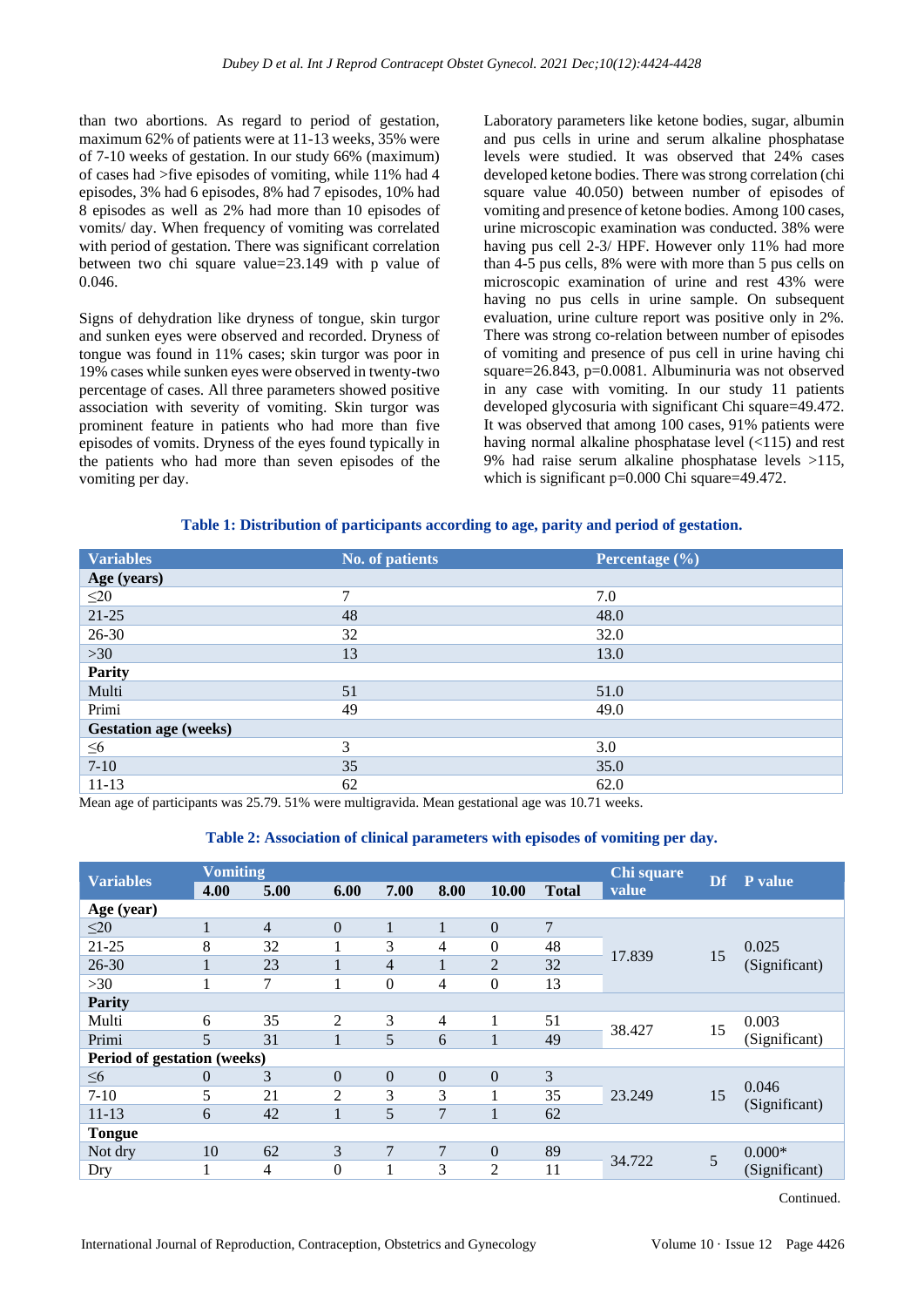| <b>Variables</b> | <b>Vomiting</b> |      |                | Chi square | Df   | P value  |              |        |  |               |
|------------------|-----------------|------|----------------|------------|------|----------|--------------|--------|--|---------------|
|                  | 4.00            | 5.00 | 6.00           | 7.00       | 8.00 | 10.00    | <b>Total</b> | value  |  |               |
| <b>Turgor</b>    |                 |      |                |            |      |          |              |        |  |               |
| Normal           | 8               | 58   | 3              |            |      | 0        | 81           | 31.911 |  | $0.000*$      |
| Poor             | 3               | 8    | $\overline{0}$ | 3          | 3    | 2        | 19           |        |  | (Significant) |
| <b>Eyes</b>      |                 |      |                |            |      |          |              |        |  |               |
| Not Sunken       | 7               | 57   |                | 5          | 6    | $\Omega$ | 78           | 58.332 |  | $0.000*$      |
| Sunken           | 4               | q    | 0              | 3          | 4    | ∍        | 22           |        |  | (Significant) |

Signs of dehydration like dryness of tongue was present in 11%, poor skin turgor with 19% and Sunken eyes with 22% of cases. Dryness of tongue, skin turgor and sunken eyes showed significant association with episodes of vomiting.

**Table 3: Association of laboratory parameters with episodes of vomiting per day.**

| <b>Variables</b>            | <b>Vomiting</b> |      |                |                | Chi square     |          |              |        |    |               |
|-----------------------------|-----------------|------|----------------|----------------|----------------|----------|--------------|--------|----|---------------|
|                             | 4.00            | 5.00 | 6.00           | 7.00           | 8.00           | 10.00    | <b>Total</b> | value  | Df | P value       |
| <b>Ketones</b>              |                 |      |                |                |                |          |              |        |    |               |
| Absent                      | 9               | 53   | 1              | 5              | 8              | $\theta$ | 76           | 40.050 | 5  | $0.000*$      |
| Present                     | 2               | 13   | 2              | 3              | $\overline{2}$ | 2        | 24           |        |    | (Significant) |
| <b>Pus cells</b>            |                 |      |                |                |                |          |              |        |    |               |
| Absent                      | 3               | 35   |                |                | 3              | $\Omega$ | 43           |        | 5  |               |
| 2 cells (present)           | 3               | 26   | 1              | $\overline{4}$ | 3              | л.       | 38           | 26.843 |    | 0.0081        |
| 4 cells (present)           | 4               | 4    | $\overline{0}$ | $\overline{2}$ |                | $\Omega$ | 11           |        |    | (Significant) |
| 5 cells (present)           | 1               |      |                |                | 3              |          | 8            |        |    |               |
| Sugar (in urine)            |                 |      |                |                |                |          |              |        |    |               |
| Absent                      | 6               | 64   | 3              | $\overline{7}$ | 8              |          | 89           | 49.472 | 5  | $0.000*$      |
| present                     | 5               | 2    | $\theta$       | 1              | $\overline{2}$ |          | 11           |        |    | (Significant) |
| <b>Alkaline phosphatase</b> |                 |      |                |                |                |          |              |        |    |               |
| Normal                      | 11              | 61   | 3              | 7              | 7              | 2        | 91           | 49.472 | 5  | $0.000*$      |
| Raised                      | $\Omega$        | 5    | $\theta$       |                | 3              | $\Omega$ | 9            |        |    | (Significant) |

There was strong correlation between number of episodes of vomiting and presence of ketone bodies. A strong relation between number of episodes of vomiting and presence of pus cell in urine microscopy was also found. 11% patients developed glycosuria, while 9% had raised serum alkaline phosphatase levels.

# **DISCUSSION**

Chortatos et al in their study observed in a sample of total 17,070 cases, 33% reported with vomiting. It was prevalent in age group of  $24-30$  years.<sup>17</sup> Mean age of cases in our study was 25.79 years.

With regards to parity, in our study 49% were primigravida and rest 51% were multigravida. While metanalysis of Einarson et al identified 67% primigravida and 33% multigravida.<sup>18</sup>

Coronado et al conducted study on 263 pregnant women with gestational age <12 weeks with prevalence of vomiting as 29.3%.<sup>2</sup> Harrell et al in his study on 100 cases, found 80% women had vomiting at 10-12 weeks and 20% cases <8 weeks, indicating vomiting episodes increase with period of gestation till 12 weeks.<sup>19</sup> Similarly in our study, peak occurrence of vomiting was seen at 11-13 weeks, in 62% cases. Only in 3% cases vomiting was observed at 6 weeks of gestation.

Study conducted by Bai et al conducted study on 5,079 women with vomiting and found that 44.4% were symptomatic with dehydration and fatigue.<sup>20</sup> In our study,

signs of dehydration were found in 22% cases, which is lower than previous study.

On planned investigations of urine sample of all 100 women was analysed for presence of ketone bodies it was observed that 50% of patients with excess of vomiting (n=8) had ketone bodies in the urine. Simultaneously hypoglycaemia was also detected in these women. Koot et al conducted a study on 215 women, observed that nausea and vomiting was not significantly associated with ketonuria. However, duration of hospital stay had significant correlation with ketoneurea.<sup>21</sup> In study conducted by Morali et al ketonuria was significantly more severe  $(p<0.01)$  in the abnormal enzyme group, implying a more severe state of starvation and dehydration. The correlation coefficient between the degree of ketonuria and level of liver enzymes was low for alkaline phosphatase in his study (r=0.18), GPT (r=0.15), and GOT (r=0.28).<sup>22</sup> On analysis of liver function test deranged liver enzymes were observed in 9% of cases. Similar observation was made by Morali et al in year 2012 where 14% patients had raised serum alkaline phosphatase in their sample of 80 cases. $^{23}$ 

With regard to association of urinary tract infection with vomiting in pregnancy only 2% had urinary tract infection with positive urine culture sample. The 57% had pus cells